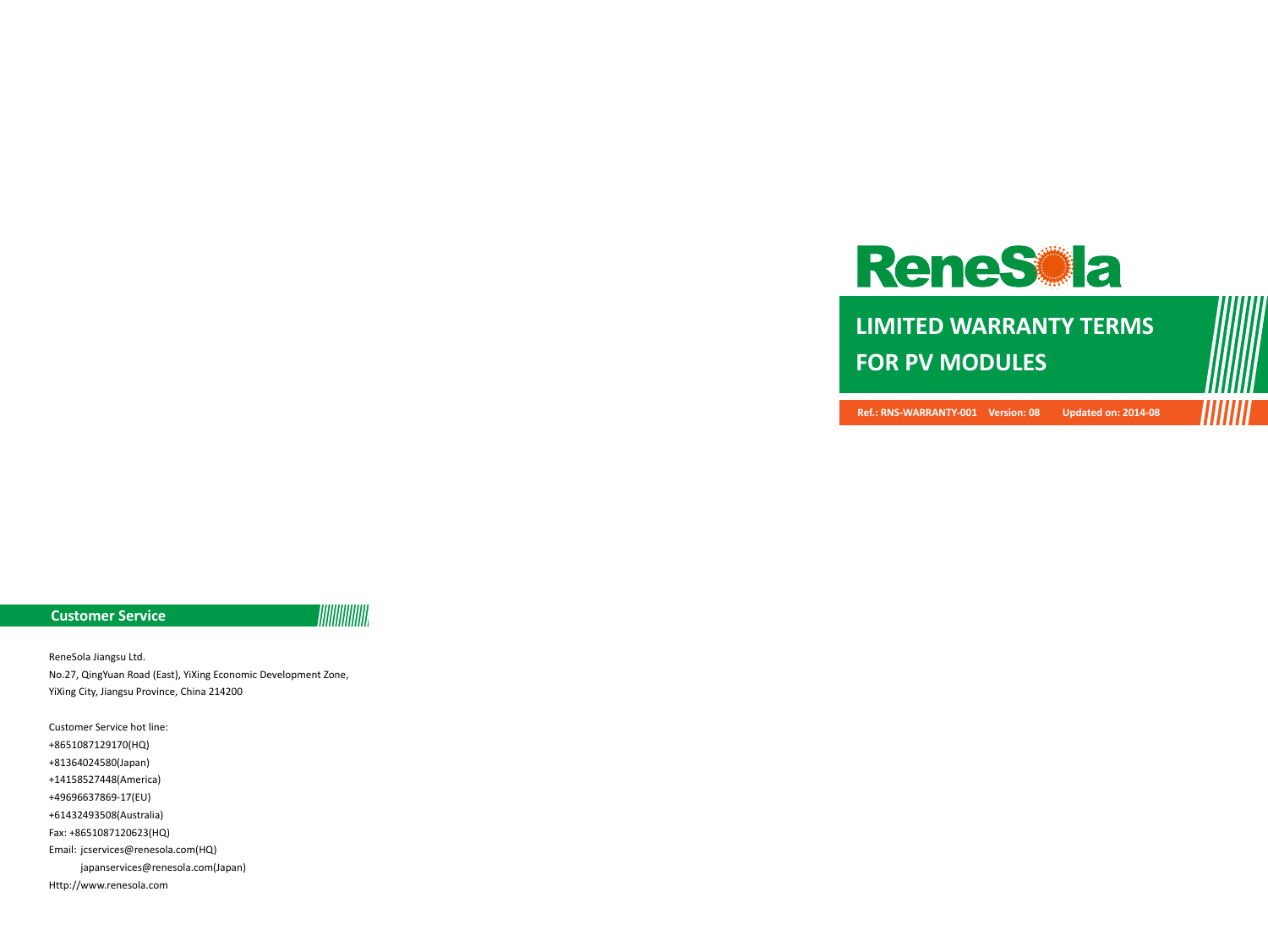| <b>Contents</b>                                                              |     |
|------------------------------------------------------------------------------|-----|
| Types of the Modules                                                         | 02  |
| Limited Prodcut Warranty - Ten Years Repair,<br>Replacement or Refund Remedy | 04  |
| Limited Peak Power Warranty - Limited Remedy                                 | 04  |
| <b>Exclusions and Limitations</b>                                            | 0.5 |
| Liability Limitation of Warranty                                             | 06  |
| <b>Obtaining Warranty Performance</b>                                        | 06  |
| Severability                                                                 | 07  |
| <b>Technical Disputes</b>                                                    | 07  |
| Miscellaneous                                                                | 07  |
| Warranty Transfer                                                            | 07  |
| Force Majeure                                                                | 08  |
| Validity                                                                     | 08  |
| Applicable Law and Dispute Settlement                                        | 08  |
| <b>Customer Claim Procedure</b>                                              | 09  |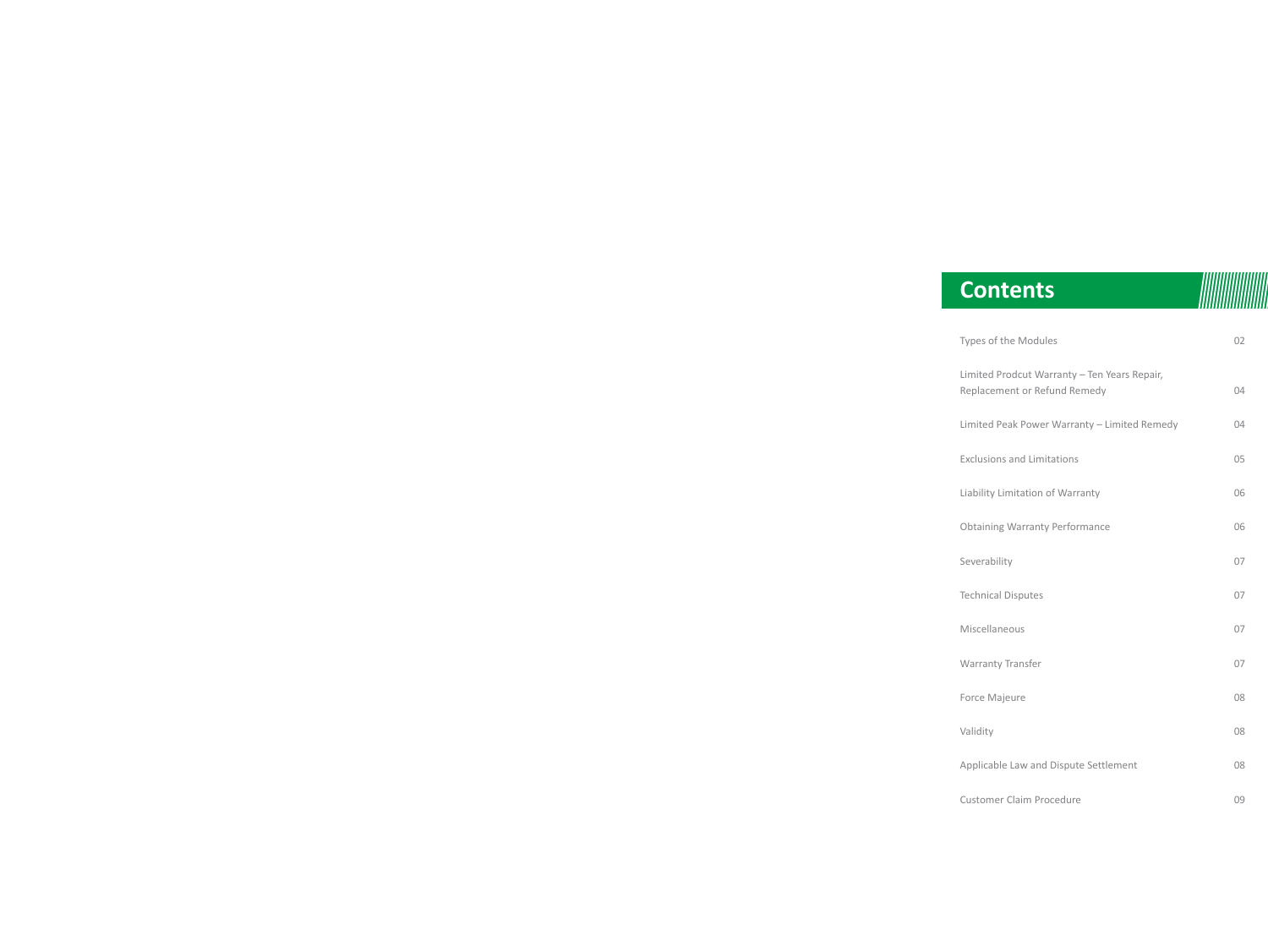ReneSola Jiangsu Ltd. (hereinafter "ReneSola Jiangsu") provides limited warranties for crystalline silicon terrestrial photovoltaic modules (hereinafter "MODULES").

# **Types of the Modules**

ReneSola Jiangsu Standard PV MODULES Type Names covered under this warranty are:

| <b>Module Type</b>       | <b>Description</b>                  |
|--------------------------|-------------------------------------|
| JC***M-24/Ab(245-325)    | 156-72 poly series (Virtus II)      |
| JC***M-24/Abv(245-330)   | 156-72 Quasi-mono series (Virtus I) |
| JC***S-24/Ab(255-330)    | 156-72 mono series                  |
| JC***F-24/Ab(255-330)    | 156-72 square mono series           |
| JC***M-24/Bb(205-270)    | 156-60 poly series (Virtus II)      |
| JC***M-24/Bbv(205-275)   | 156-60 Quasi-mono series (Virtus I) |
| JC***S-24/Bb(215-275)    | 156-60 mono series                  |
| JC***F-24/Bb(215-275)    | 156-60 square mono series           |
| JC***M-18/Cb(190-240)    | 156-54 poly series (Virtus II)      |
| JC***M-18/Cbv(190-245)   | 156-54 Quasi-mono series (Virtus I) |
| JC***S-18/Cb(200-245)    | 156-54 mono series                  |
| JC***F-18/Cb(200-245)    | 156-54 square mono series           |
| JC***S-24/Db(160-210)    | 125-72 mono series                  |
| JC***F-24/Db(160-210)    | 125-72 square mono series           |
| JC***M-18/Eb(180-220)    | 156-48 poly series (Virtus II)      |
| JC***M-18/Ebv(180-220)   | 156-48 Quasi-mono series (Virtus I) |
| JC***S-18/Eb(175-220)    | 156-48 mono series                  |
| JC***F-18/Eb(175-220)    | 156-48 square mono series           |
| JC***M-24/Ab-b(245-325)  | 156-72 poly series (Virtus II)      |
| JC***M-24/Abv-b(245-330) | 156-72 Quasi-mono series (Virtus I) |
| JC***S-24/Ab-b(255-330)  | 156-72 mono series                  |
| JC***F-24/Ab-b(255-330)  | 156-72 square mono series           |
| JC***M-24/Bb-b(205-270)  | 156-60 poly series (Virtus II)      |
| JC***M-24/Bbv-b(205-275) | 156-60 Quasi-mono series (Virtus I) |

| JC***S-24/Bb-b(215-275)  | 156-60 mono series                  |
|--------------------------|-------------------------------------|
| JC***F-24/Bb-b(215-275)  | 156-60 square mono series           |
| JC***M-18/Cb-b(190-240)  | 156-54 poly series (Virtus II)      |
| JC***M-18/Cbv-b(190-245) | 156-54 Quasi-mono series (Virtus I) |
| JC***S-18/Cb-b(200-245)  | 156-54 mono series                  |
| JC***F-18/Cb-b(200-245)  | 156-54 square mono series           |
| JC***S-24/Db-b(160-210)  | 125-72 mono series                  |
| JC***F-24/Db-b(160-210)  | 125-72 square mono series           |
| JC***M-18/Eb-b(180-220)  | 156-48 poly series (Virtus II)      |
| JC***M-18/Ebv-b(180-220) | 156-48 Quasi-mono series (Virtus I) |
| JC***S-18/Eb-b(175-220)  | 156-48 mono series                  |
| JC***F-18/Eb-b(175-220)  | 156-48 square mono series           |
| JC***M-24/Abh(245-325)   | 156-72 poly series (Virtus II)      |
| JC***S-24/Abh(255-330)   | 156-72 mono series                  |
| JC***F-24/Abh(255-330)   | 156-72 square mono series           |
| JC***M-24/Bbh(205-270)   | 156-60 poly series (Virtus II)      |
| JC***S-24/Bbh(215-275)   | 156-60 mono series                  |
| JC***F-24/Bbh(215-275)   | 156-60 square mono series           |
| JC***M-24/Abh-b(245-325) | 156-72 poly series (Virtus II)      |
| JC***S-24/Abh-b(255-330) | 156-72 mono series                  |
| JC***F-24/Abh-b(255-330) | 156-72 square mono series           |
| JC***M-24/Bbh-b(205-270) | 156-60 poly series (Virtus II)      |
| JC***S-24/Bbh-b(215-275) | 156-60 mono series                  |
| JC***F-24/Bbh-b(215-275) | 156-60 square mono series           |
| JC***S-12/Jb(70-95)      | 125-32 mono series                  |
| JC***F-12/Jb(70-95)      | 125-32 square mono series           |

For the standard solar module types (except for "Clarus" series) listed above, ReneSola Jiangsu shall warrant its MODULES performance starting from the date of sale (hereinafter "WARRANTY START DATE") shown in the invoice to the immediate customer (hereinafter "CUSTOMER") of ReneSola Jiangsu.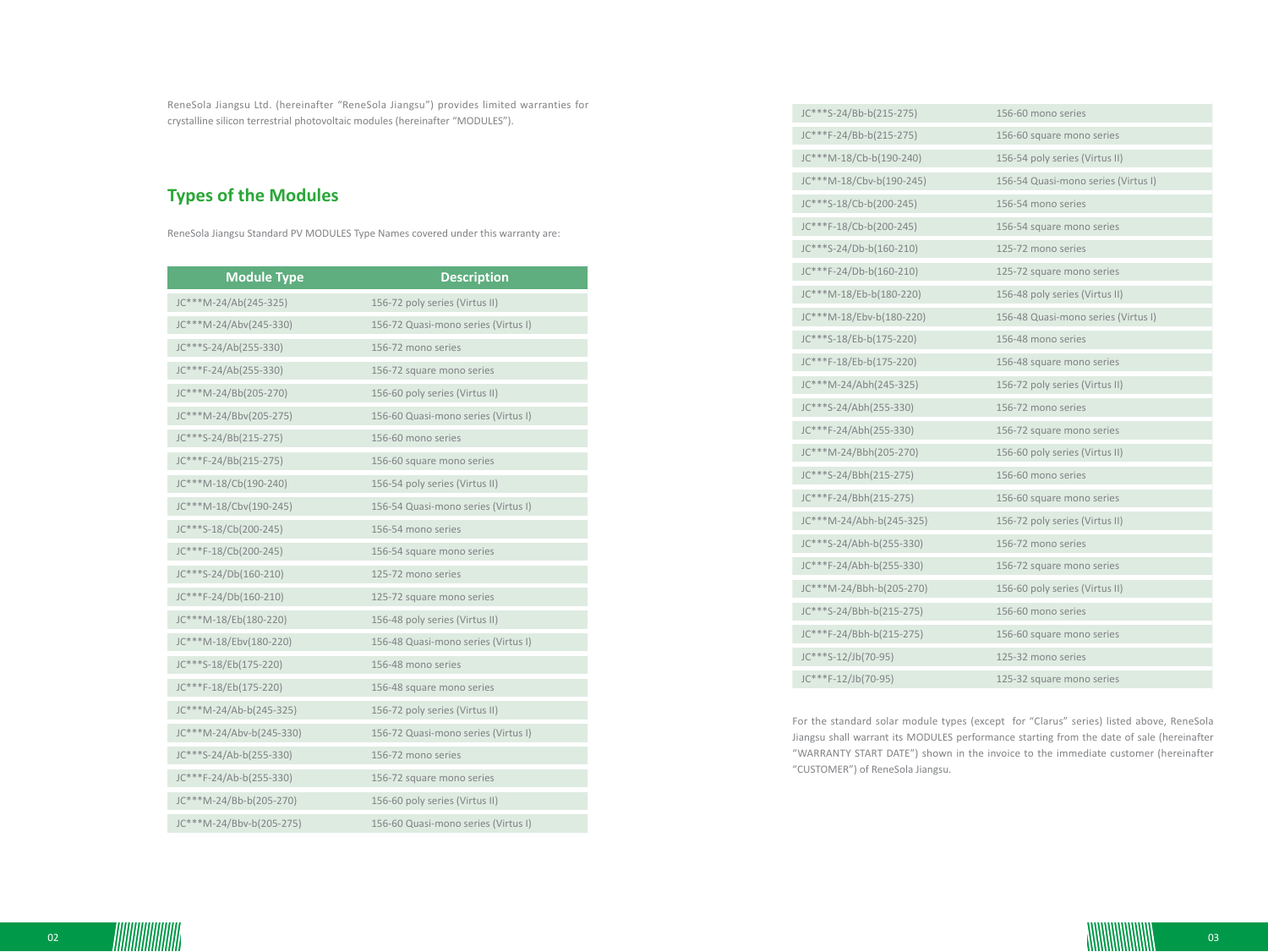# **Limited Prodcut Warranty – Ten Years Repair, Replacement or Refund Remedy**

ReneSola Jiangsu warrants its Modules types listed in the MODULES type table, including factory-assembled DC connectors and cables will perform fully compliant to the specifications under normal application, installation, utilization and service conditions. If MODULES fail to conform to this warranty during the period of 10 years from the Warranty Start Date, ReneSola Jiangsu will, at its option, either repair or replace the product, or refund the current market price of the MODULES when the CUSTOMER makes the claim. The repair or replacement or refund remedy set forth in this paragraph shall be the sole and exclusive remedy provided under the Limited Product Warranty and shall not extend beyond the ten-year product warranty period set forth herein. This Limited Product Warranty does not warrant a specific power output, which shall be exclusively covered under the Limited Peak Power Warranty.

#### **Limited Peak Power Warranty – Limited Remedy**

For a period of 25 years from the Warranty Start Date, concerning the power output compared with the nominal peak power output specified in relevant product technical data sheet and measured at standard test conditions (hereinafter "STC"), ReneSola Jiangsu warrants that:

- For all ReneSola Jiangsu's MODULES: the peak power output has a positive allowance 0 ~ +5W based on ReneSola Jiangsu ex works testing data;
- For the poly series: the power output should no less than 97.5% of nominal peak power output in the first year; and thereafter, the power output degrades linearly; the power output should no less than 80% of nominal peak power at the end of the 25th year after the Warranty Start Date;
- For the Quasi-mono series: the power output should no less than 97% of nominal peak power output in the first year; and thereafter, the power output degrades linearly; the power output should no less than 80% of nominal peak power at the end of the 25th year after the Warranty Start Date;
- For the Mono series and square mono series : the power output should no less than 96.5% of nominal peak power output in the first year; and thereafter, the power output degrades linearly; the power output should no less than 80% of nominal peak power at the end of the 25th year after the Warranty Start Date; and

If there is any excess power output loss, and it is determined by ReneSola Jiangsu (at its sole and absolute discretion) to be due to defects in material or workmanship, ReneSola Jiangsu will, at its sole option:

• Provide additional MODULES to the CUSTOMER or replace the defective Module(s) to make up for such loss in power, or

• Refund the percentage of the cost of the Module (according to the market price of the Module when CUSTOMER makes the claim) to the CUSTOMER, corresponding to the power loss discrepancy from the warranted value stated above.

The remedies defined in this section shall be the sole and exclusive remedies provided under the Limited Peak Power Warranty.

## **Exclusions and Limitations**

(1) In any event, all warranty claims must be presented within the applicable warranty period for this warranty to be effective.

(2) The Limited Product Warranty and the Limited Peak Power Warranty do not apply to any MODULES which have been subjected to:

- Misuse, abuse, neglect or accident;
- Alteration, improper installation, or application damage due to transportation are which CUSTOMER will be responsible for;
- Non-observance of ReneSola Jiangsu' s Photovoltaic MODULES Installation Manual (REF: RNS-Installations-001);
- Repair or modifications by someone other than a service technician pre-approved by ReneSola Jiangsu;
- Power failure surges, lightning, flood, fire, accidental breakage, actions of third parties, or other events outside ReneSola Jiangsu's reasonable control;
- Damages due to abnormal environmental conditions, including, without limitation, improper voltage, acid rain, mobile or marine environment, and other pollution and damages due to a defective construction base on which the MODULES are mounted;
- Damages due to external corrosion, mold discoloration or something like that;
- Damages due to movement from the MODULES' original installation.

(3) Both "Limited Product Warranty" and "Limited Peak Power Warranty" do not cover any costs associated with installation, removal or re-installation of the MODULES, and (except as explicitly set forth in the final paragraph of Obtaining Warranty Performance) customs clearance or any other costs for return of the MODULES.

(4) Exposure to module discoloration or similar external effects.

(5) Warranty claims will not be honored or covered under the Limited Warranties if the type or serial number of the MODULES have been altered, removed or made illegible.

(6) "Clarus" series is not covered by this Warranty, "Clarus" series has its own Warranty.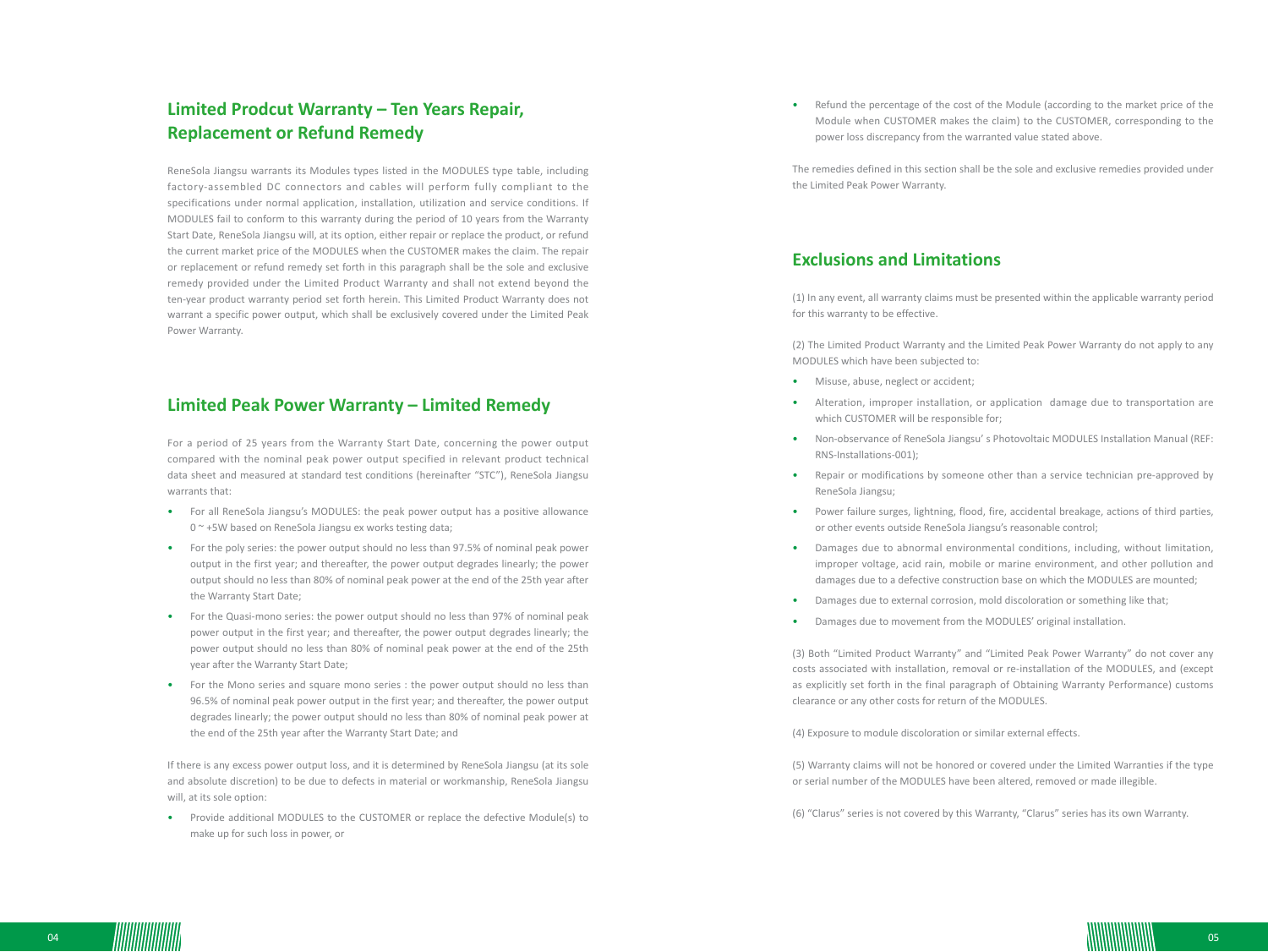#### **Liability Limitation of Warranty**

These Limited Warranty Terms for PV MODULES as set forth herein are expressly in lieu of and exclude all other express or implied warranties, including but not limited to warranties of merchantability and of fitness for particular purpose, use, or application, and all other obligations or liabilities on the part of ReneSola Jiangsu, unless such other obligations or liabilities are expressly agreed to in a writing signed and approved by ReneSola Jiangsu.

Under no circumstances shall ReneSola Jiangsu be liable for any indirect, incidental, consequential, special, or punitive damages, including, without limitation, loss of profit or revenue, loss of business opportunities, loss of production, and loss of goodwill or reputation, that arises from or is in connection to the breach of these Limited Warranty Terms for PV MODULES regardless of the type of claim, whether or not of contract, tort, warranty or otherwise, and even if ReneSola Jiangsu has been advised of the possibility of such damages.

The aggregate maximum liability of ReneSola Jiangsu, if any, for certain MODULES in connection to any loss(es), in damages or otherwise, whether for claims of contract, tort, warranty or otherwise, shall not exceed the invoice value with 4% deducted each year as paid by CUSTOMER, for the purchase order including the MODULES which cause damages.

#### **Obtaining Warranty Performance**

If the CUSTOMER has a justified claim covered by these Limited Warranty Terms for PV MODULES, an immediate notification in writing directly to ReneSola Jiangsu shall be filed by mailing a registered letter to the address of ReneSola Jiangsu listed hereunder, or by sending an email to the email account of ReneSola Jiangsu listed hereunder. Together with the notification, the CUSTOMER should enclose the evidence of the claim with the corresponding serial number of the affected Module(s) and the date on which the Modules have been purchased. An invoice with clear indication of the contract number, purchase date, purchase price, module type, stamp or signature of ReneSola Jiangsu or its authorized distributors should also be submitted as part of the evidence.

The return of any Modules will not be accepted unless prior written authorization has been given by ReneSola Jiangsu.

## **Severability**

If a part, provision or clause of these Limited Warranty Terms for PV MODULES, or the application thereof to any person or circumstance, is held invalid, void or unenforceable, such holding shall not affect the validity and enforceability of and shall leave all other parts, provisions, clauses or applications of these Limited Warranty Terms for PV MODULES, and to this end, such other parts, provisions, clauses or applications of these Limited Warranty Terms for PV MODULES shall be treated as severable.

## **Technical Disputes**

In case of any dispute on technical facts relating to a warranty-claim, a first-class international test-institute such, as Fraunhofer ISE in Freiburg/ Germany, TÜV Rheinland, VDE or PTL in Arizona State University shall be engaged to provide test results which will be reference to the judgment from technical side. All fees and expenses shall be borne by the responsible or liable party or the final losing party. The final optional right in connection with test institute shall be owned by ReneSola Jiangsu.

## **Miscellaneous**

The repair or replacement of the MODULES or the supply of additional MODULES will not cause the beginning of new warranty terms, nor shall the original terms of these Limited Warranty Terms for PV MODULES be extended. Any replaced MODULES shall become the property of ReneSola Jiangsu at its disposal. ReneSola Jiangsu has the right to deliver another type (different in size, color, and shape and/or power) in case ReneSola Jiangsu has discontinued producing the same type of product as that of the replaced MODULES.

#### **Warranty Transfer**

The warranties herein are transferable, provided that the MODULES remains installed in their original installation location and that the transferee must hold the MODULES or the projects in which such MODULES are used; any assignment or and such transfer of any of the Limited Warranties is subject to ReneSola Jiangsu's prior written consent, and all assignments and transfers in violation of the aforementioned consent requirement will be void.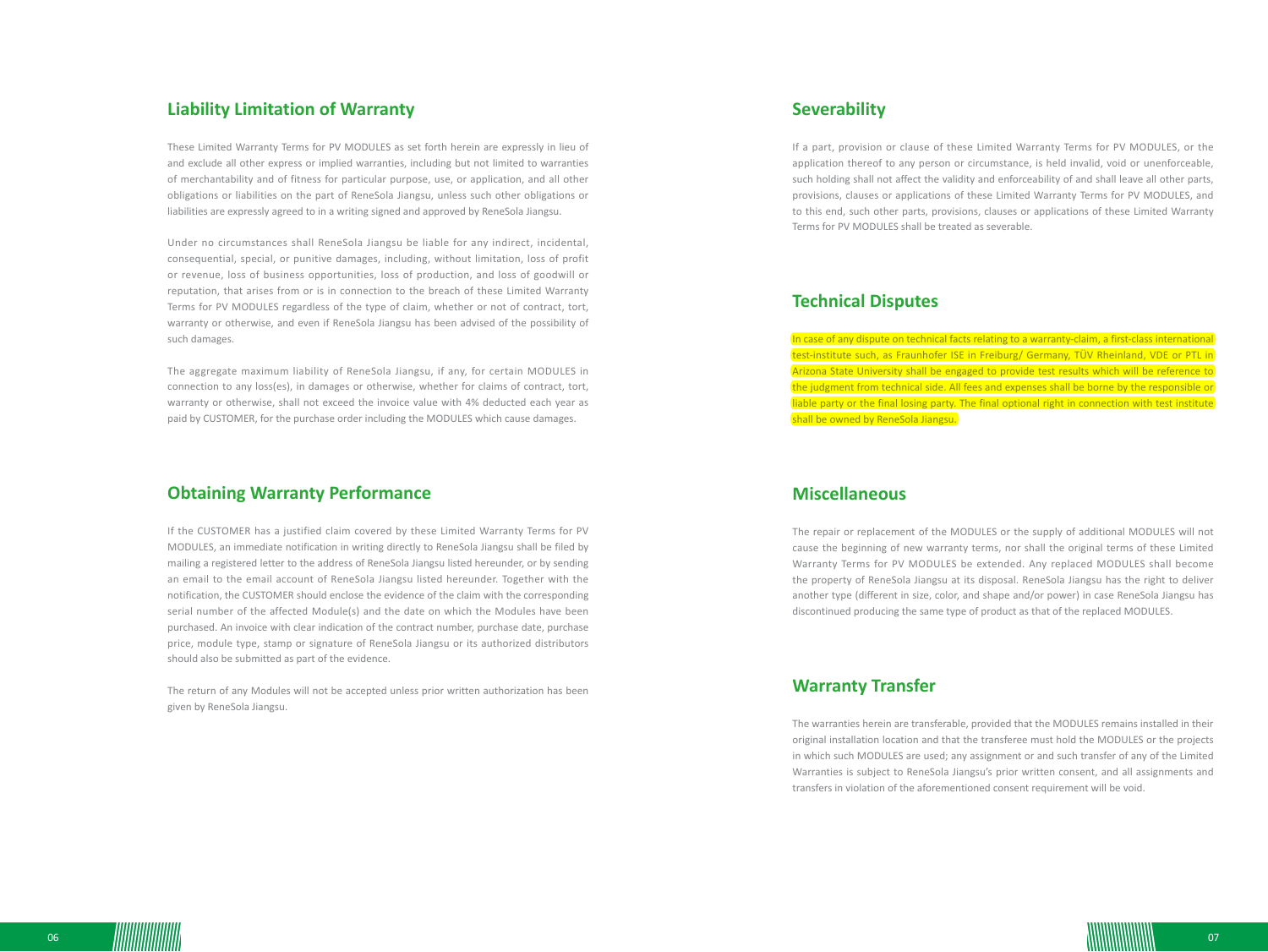## **Force Majeure**

ReneSola Jiangsu shall not be responsible or liable in any way to the CUSTOMER or any third-party arising from any non-performance or delay in performance of any contractual obligations, including those provided under these Limited Warranty Terms for PV MODULES, due to acts of God, war, riots, strikes, warlike conditions, plague or other epidemics, fire, flood, unavailability of suitable and sufficient labor, raw material, capacity or technical or yield failures, or any other similar cause or circumstance beyond the reasonable control of such ReneSola Jiangsu, including, without limitation, any technological or physical event or condition which is not reasonably known or understood at the time of the sale of the defective MODULES. In the event of a force majeure occurrence, performance by ReneSola Jiangsu of these Limited Warranty terms shall be suspended without liability for the period of delay reasonably attributable to such occurrences of force majeure.

#### **Validity**

This Limited Warranty Terms for PV MODULES is valid for all MODULES in the defined contract(s) dispatched from ReneSola Jiangsu's factory sites. "Nominal Power in Datasheet" is the power in Watt peak that a PV module generates in its Maximum Power Point under standard test condition (STC), which are as follow: (a) Light spectrum of AM 1.5; (b) An irradiation of 1000 W per m2; and  $(c)$  A cell temperature of 25 °C centigrade at right angle irradiation.

The measurements are carried out in accordance with IEC 61215 as tested at the connectors or junction box terminals – as applicable – per calibration and testing standards of ReneSola Jiangsu valid at the date of manufacture of the PV MODULES.

## **Applicable Law and Dispute Settlement**

These Limited Warranty Terms for PV MODULES shall be governed by and interpreted under the laws of Hong Kong (irrespective of its choice of law principles).

Except for the technical disputes specified in the TECHNICAL DISPUTES" section above herein, all disputes arising out of or in connection with these Limited Warranty Terms for PV MODULES shall, unless amicably settled between the parties, shall be settled by arbitration in Hong Kong under the Hong Kong International Arbitration Center Administered Arbitration Rules in force when the Notice of Arbitration is submitted in accordance with these Rules. The language of arbitration shall be English. The award of the Arbitrators will be final and binding upon the parties. In the event of any conflict or inconsistency between this Section and a signed purchase or sales contract to which these Limited Terms are attached, the terms and conditions of such contract shall prevail.

This document constitutes part of the contract and valid automatically when the contract is signed.

## **Customer Claim Procedure**

1) Confirmation of the basic information